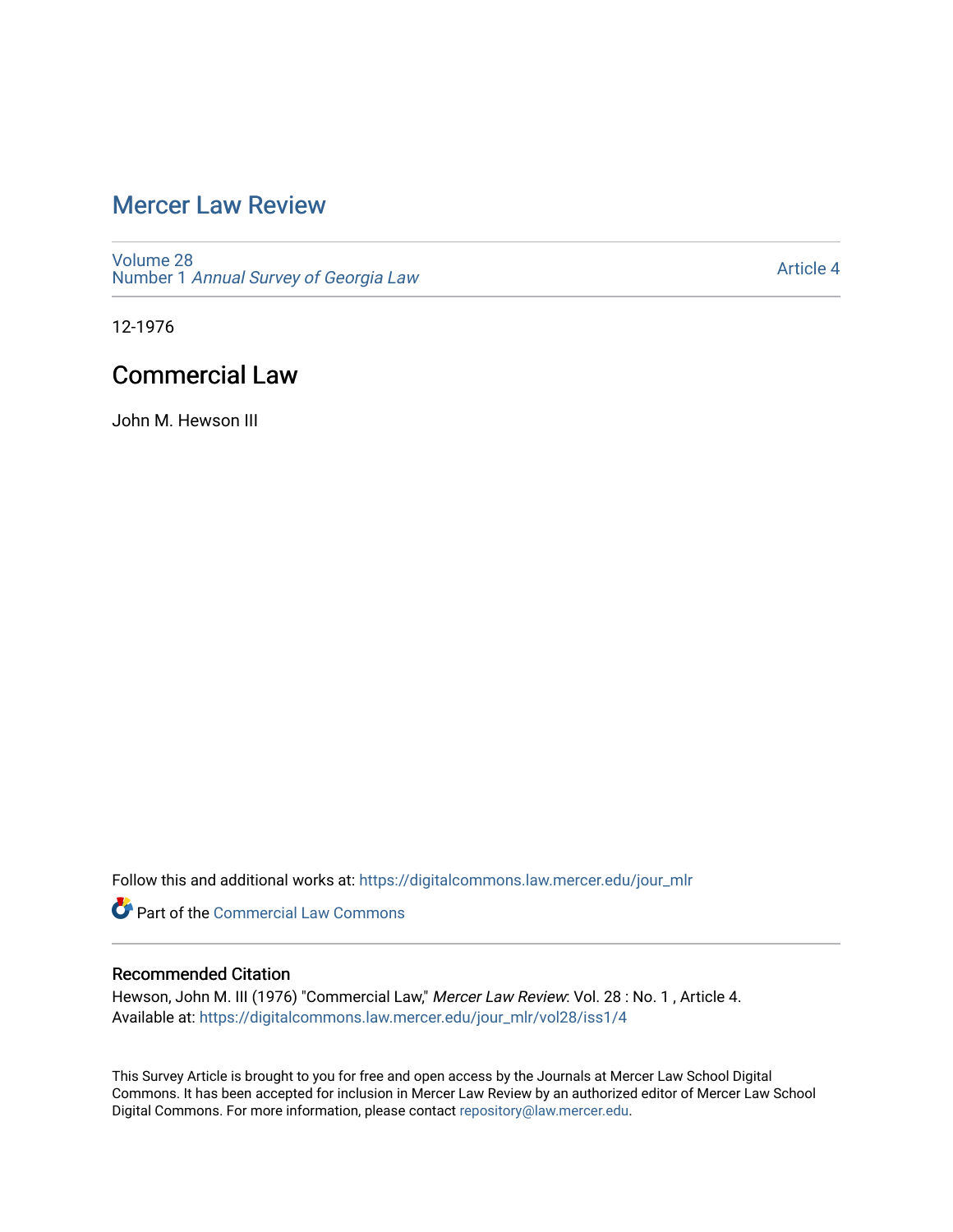# **Commercial Law**

#### **By John M. Hewson, III\***

Last year's Survey reported that the field of commercial law was expanding rapidly and that the courts were receptive to innovative solutions to protect consumers from the rigors of the traditional commercial-law concepts. This year has been mixed. Some courts have pushed "consumerism" to new lengths, while other have retraced their steps from the extremes of the past few years and returned to more traditional commercial law concepts. This article discusses some of the more important developments in the peripheral area of Truth-in-Lending as well as report the cases and statutes for the **1975-76** year within the traditional realm of commercial law.

#### **I. LEGISLATION**

The Georgia legislature during its **1976** session enacted a number of statutes which are of interest to commercial lawyers. Under the provisions of one new act, purchasers at judicial sales need not tender cash and instead may tender a cashier's or certified check drawn for the amount of the purchase price and issued or certified **by** any financial institution insured **by** the Federal Deposit Insurance Corporation or the Federal Savings **&** Loan Insurance Corporation.' Georgia Code chapter **67-99** was amended by adding new §67-9901.1,<sup>2</sup> which makes it unlawful for any person who has given a bill of sale to secure a debt or some other security instrument for any motor vehicle "to sell or otherwise dispose of said motor vehicle, or cause the same to be removed from the limits of the state before payment of the debt secured **by** the security instrument, if such sale or removal is without the consent of or with the intent to defraud the holder of the security instrument." The penalty for violating the law is imprisonment for not less than one year or more than three years.

The General Assembly<sup>3</sup> amended Code §57-202(a), part of the Secondary Security Deed Act,' to clear up some inconsistencies. It also amended Code §57-203 to provide for some new penalty provisions. The penalty of forfeiture of the entire principal amount of the loan plus interest and other

4. GA. **CODE ANN.** ch. 57-2 (Supp. 1976).

Member in the firm of Hunter, Houlihan, Maclean, Exley, Dunn & Connerat, P.C., Savannah, Georgia. University of Virginia (B.A., 1965); University of Georgia (LL.B., 1968). Member of the Georgia Bar.

<sup>1.</sup> Ga. Laws, 1976, p. 367; GA. **CODE ANN.** §39-1317 (Supp. 1976).

<sup>2.</sup> Ga. Laws, 1976, p. 637.

<sup>3.</sup> Ga. Laws, 1976, p. 726.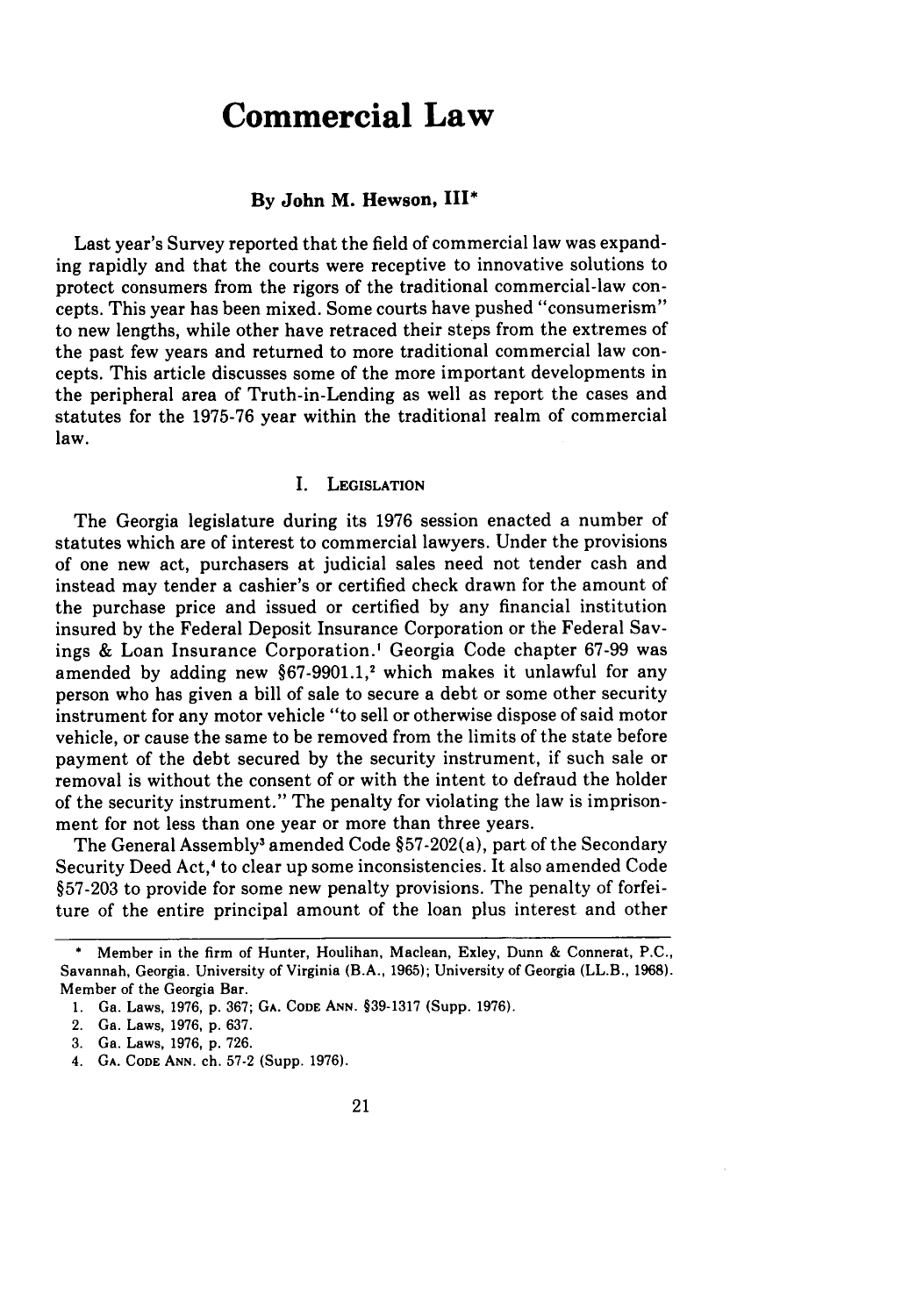charges is retained but is limited to those cases where the lender has contracted for, charged, received, or collected more than the charge of those expressly allowed by the Act for reasons other than bona fide error. All other violations result in the forfeiture only of the interest charged or taken or contracted to be reserved, charged or taken.

Code §57-116, which provided for 6% added interest on installment loans, has been amended to provide for 7% added interest.<sup>5</sup> The language contained in the amendment is identical to the language in the original Act except the interest rate. This amendment apparently will not change the rate of interest that may be charged under Charges and Interest on Secondary Security Deeds provided in Code §57-201. The allowable interest rate under that section is 6% added interest or its equivalent.

The new Motor Vehicle, Farm Machinery and Construction Equipment Franchise Practice Act<sup>®</sup> is meant to comprehensively revise and codify state laws regulating motor vehicle franchises, farm machinery franchises and construction equipment franchises and to regulate the sales of these types of goods. The Act provides for a Franchise Practices Commission and sets out a licensing procedure for franchised dealers. A number of unauthorized acts are also set out, and provisions are made for the denial, censure, suspension or revocation of a license in the event of violations.

#### II. SALES

#### *A. Contracts and Agreements*

In *Simson v. Moon*,<sup>7</sup> a wrecker-truck dealer sold the same vehicle twice. The dealer, Hollowell, first sold a wrecker truck to Moon for cash, delivered to Moon an invoice and a signed manufacturer's certificate of origin, then told Moon that the truck was in the possession of a company in Tennessee that was mounting the wrecker equipment. Subsequently, Hollowell sold the same truck to Simson, delivered to him a signed application for a tag and title, and told Simson that the truck was in Chattanooga, where the wrecker equipment was being installed. Simson, who didn't know about the prior sale, went to Chattanooga and accepted delivery of the truck.

When Moon discovered that Simson had possession of the wrecker truck, he applied for and obtained a Georgia certificate of title. Hollowell absconded with the proceeds from both sales, and Moon brought suit to. recover the vehicle from Simson. The question was which of the two purchasers had title to the vehicle. The majority of the court held that the issue was whether there was an "entrusting" of the truck under UCC  $\S$  2- $403(2)$  and  $(3)$ ,<sup>8</sup> which state:

<sup>5.</sup> Ga. Laws, 1976, p. 1197.

<sup>6.</sup> Ga. Laws, 1976, p. 1440; **GA. CODE ANN.** ch. 84-66 (Supp. 1976).

<sup>7.</sup> 137 Ga. App. 82, 222 S.E.2d 873 (1975).

<sup>8.</sup> GA. CODE ANN. §§109A2-403(2) and -403(3) (1962).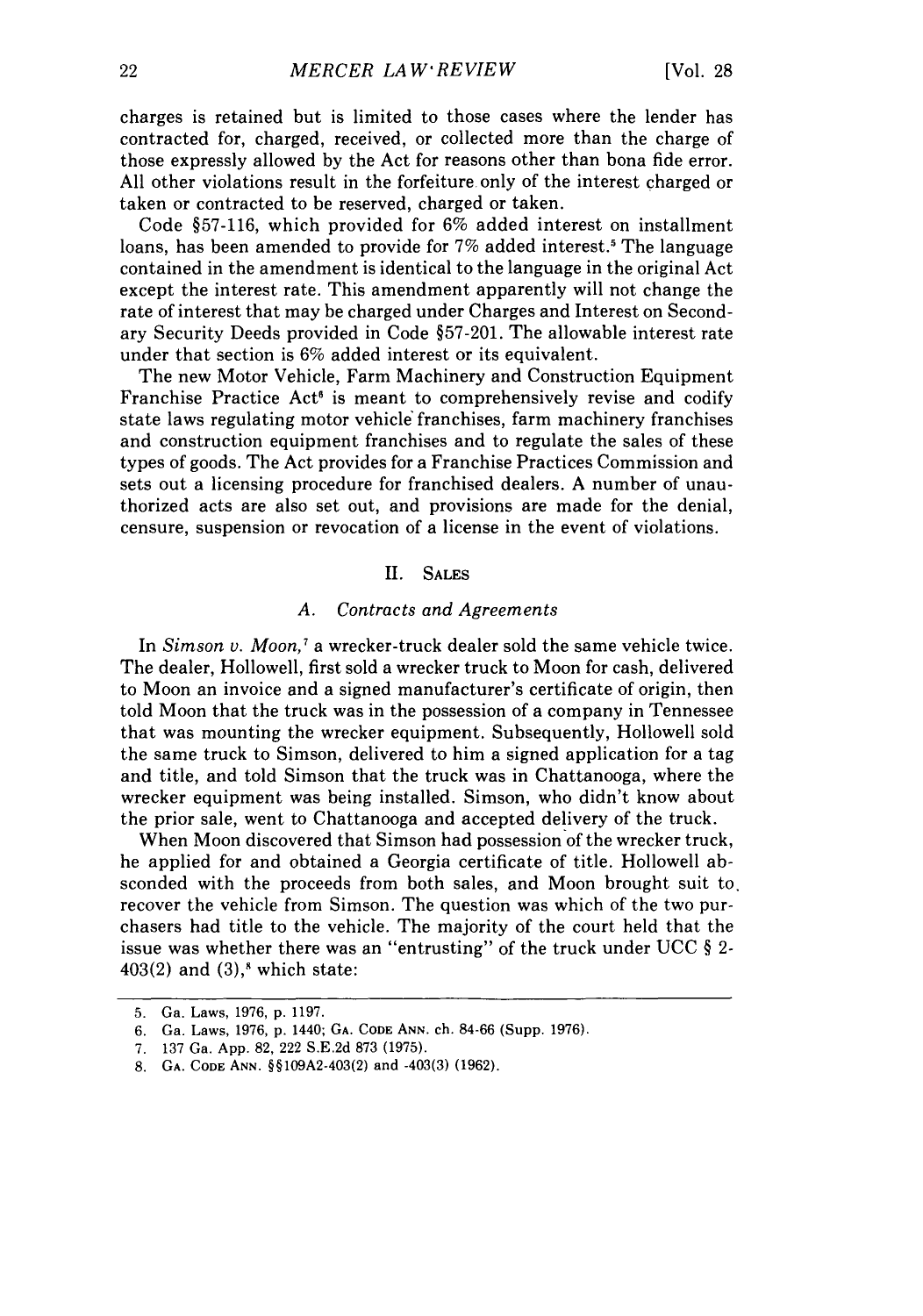(2) Any entrusting of possession of goods to merchants who deals in goods of that kind gives him power to transfer all rights of the entruster to a buyer in ordinary course of business.

(3) "Entrusting" includes any delivery or any acquiescence in retention of possession regardless of any condition expressed between the parties to the delivery or acquiescence and regardless of whether the procurement of the entrusting or the possessor's disposition of the goods have been such as to be larcenous under the criminal law.

The majority found that Moon had entrusted the truck to Hollowell and that Simson therefore had good title.

Dissenting, Chief Judge Bell and Judge Evans pointed out that Hollowell did not have possession of the truck, so there was no "entrusting." More importantly, these dissents recognized that Moon was the only person who could have had a certificate of title issued under the Motor Vehicle Certificate of Title Act,<sup>9</sup> which protects purchasers of motor vehicles in Georgia by requiring the issuance of a certificate of title. The majority failed to recognize the importance of requiring all motor vehicles to be titled and all transfers to be made only by a transfer of the certificate of title. By finding that Simson had superior title to Moon, the majority has placed those who purchase a motor vehicle from a dealer in a position of jeopardy.

#### *B. Warranties*

The court of appeals decided two cases about the limits of the warranty provisions of Article II of the Uniform Commercial Code. In *Parzini v. Central Chemical Co.,"0* the court found that the express and implied warranties of the sales article of the UCC do not extend to an employee of a purchaser, because no privity exists between the manufacturer and the employee. A similar result was reached in *Weaver v. Ralston Motor Hotel, Inc.*<sup>11</sup> in which the employee purchased gasoline for the account of his employer. The court found that the true purchaser was the employer, since the employee was merely an agent of the employer and his principal was disclosed. In *Parzini,* after holding that the Article II warranties were not available to the employee, the court went on to discuss the affects of Georgia Code **§105-106,** which provides in part:

[T]he manufacturer of any personal property sold as new property, either directly or through a dealer or any other person, shall be liable in tort, irrespective of privity, to any natural person who may use, consume or reasonably be affected by the property and who suffers injury to his person or his property because the property when sold by the manufacturer was not merchantable and reasonably suited to the use intended and its condi-

<sup>9.</sup> **GA. CODE ANN.** ch. 68-4A (1975).

<sup>10. 134</sup> Ga. App. 414, 214 S.E.2d 700 (1975).

<sup>11. 135</sup> Ga. App. 536, 218 S.E.2d 260 (1975).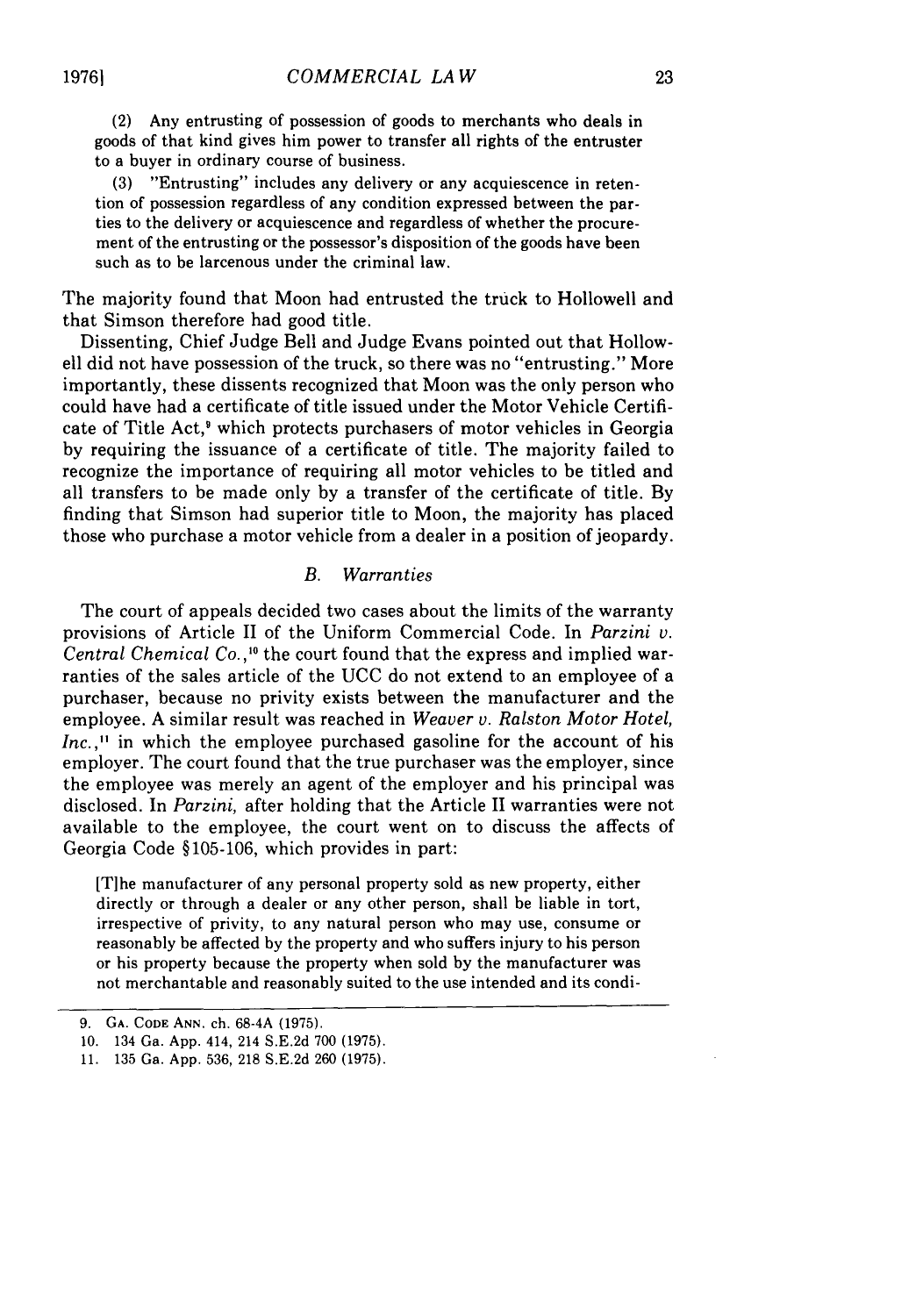tion when sold is the proximate cause of the injury sustained; a manufacturer may not exclude or limit the operation thereof.

The court recognized that this language had adopted the warranties of merchantability and suitability for an intended use of §2-314 and §2-315 of the UCC.<sup>12</sup> The court discussed the question whether negligence must be shown to recover under the provisions of §105-106, since the action was in tort, and determined that it did not. The 1968 amendment to that code section imposes upon the manufacturers of new personal property "strict liability" for injuries to persons and property regardless of privity. The result is a hybrid statute that grants an injured party a cause of action for breach of an implied warranty without requiring privity and imposes strict liability upon a manufacturer without a showing of the manufacturer's negligence.

*Redfern Meats, Inc. v. Hertz Corp.,"3* considered the question whether the implied warranty provisions of the UCC applied to a transaction that is denoted as a lease. Redfern entered a "truck lease service agreement" with Hertz for the rental of several tractors and refrigerated trailers. One of the refrigerating units on a trailer failed, and \$7,574.74 worth of meat spoiled. Redfern brought suit against Hertz in two counts, alleging that Hertz had breached its implied warranty of merchantability and implied warranty of fitness for a particular purpose and that Hertz had breached its bailor warranty under Georgia Code §12-204. Hertz responded by pointing out a paragraph in the lease entitled "Non-liability for Contest," which provided: "Hertz shall not be liable for loss of or damage to any property left, stored, loaded or transported in or upon any vehicle furnished by Hertz to Customer pursuant to this Agreement, whether or not due to the negligence of Hertz, its agents or employees, and the Customer hereby agrees to hold Hertz, its agents and employees, harmless from and to defend and indemnify them from and against all claims based upon or arising out of such loss or damage." Code §12-204 provides: "The obligations of the bailor of things are **. . .** to warrant the right of possession, and that the thing bailed is free from any secret fault rendering it unfitted for the purposes for which it is hired."

The "non-liability for contest" paragraph of the leasing agreement was not in bold type or set apart from the rest of the body of the contract in any way. Redfern claimed that the disclaimer was ineffective, since Georgia Code §109A-2-316(2) requires an exclusion of the warranty of merchantability or the warranty of fitness to be in writing and be conspicuous. Hertz contended that Georgia Code §109A-2-316 did not apply to a Code §12-204 warranty. The court agreed with Hertz. Therefore, the exculpatory

<sup>12.</sup> **GA. CODE ANN.** §109A-2-314 (1973) (implied warranty of merchantability); **GA. CODE ANN. §109A-2-315 (1973)** (implied warranty of fitness for a particular purpose).

<sup>13. 134</sup> Ga. App. 381, 215 **S.E.2d** 10 (1975).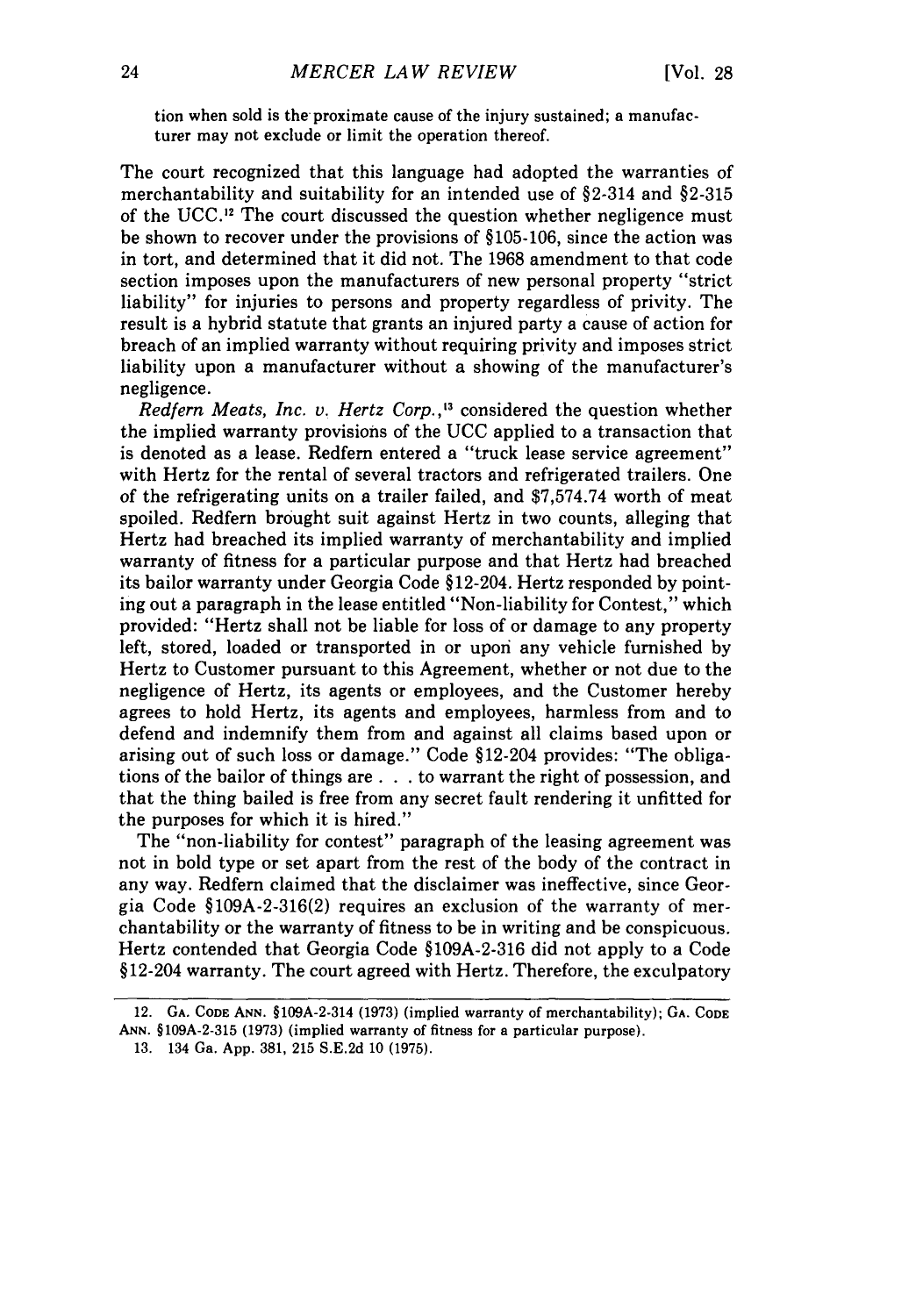clause contained in the leasing agreement effectively disclaimed the §12- 204 warranty.

The court then considered the question whether the implied warranties of merchantability and fitness for a particular purpose applied. The court first held that implied warranties of the Uniform Commercial Code apply only to contracts for sale and do not apply to "true" leases. The court did, however, extend the UCC provision to include transactions that are analogous to a sale. In *Redfern,* the agreement was called a lease and the weekly rent greatly exceeded the weekly credit for depreciation allowed Redfern toward the purchase price; but Redfern was required to purchase the equipment if the lease were terminated before the end of the eighth year of the lease. On that basis, the court found the agreement to be analogous to a sale and the implied warranties of the UCC to be applicable.

In *Southern Protective Products Co. v. Leasing International, Inc.,"* the court faced a similar problem. Leasing International had leased two trucks to Southern Protective. The drive shaft "flew off" one of the trucks and damaged nearby vehicles owned by Southern Protective. Southern Protective sued Leasing International for the cost of repairing its vehicles, the cost of renting a replacement for the defective truck and the cost of repairing the defective truck, which was not covered by the manufacturer's warranty. Leasing International defended on the basis of a hold-harmless provision in the lease agreement. The court found that the bailor warranties of § 12-204 had been disclaimed by the language in the master lease agreement. In this case, the lessee did not have available the warranty provisions of the UCC, since it was not obligated to purchase the equipment.

#### *C. Breach, Excuse and Remedy*

*Wallace v. Aetna Finance Co.*<sup>15</sup> was a case about an affidavit to foreclose a security interest in personal property. The debtor failed to answer or appear at the hearing, and Aetna made application for a default judgment for the balance due "as provided by Code, Title 67-704." The court of appeals held:

Code §67-704 provides: "If the defendant fails to answer, the court shall grant a writ of possession and, *if otherwise permitted by this Chapter,* the plaintiff shall be entitled to a verdict and a judgment by default for all of the amount due, together with costs, in open court or chambers, as if every item and paragraph of the affidavit provided for in Section 67-702 was supported by proper evidence without the intervention of a jury." (Emphasis supplied.) This section allows a money judgment by default only "if otherwise permitted by this Chapter"; and since there is no provision elsewhere in the Chapter which would permit such a judgment, it may not be entered."

**19761**

<sup>14. 134</sup> Ga. **App.** 945, **216 S.E.2d 725 (1975).**

**<sup>15. 137</sup>** Ga. **App. 580,** 224 **S.E.2d 517 (1976).**

**<sup>16.</sup>** *Id.* at **581,** 224 **S.E.2d** at **518.**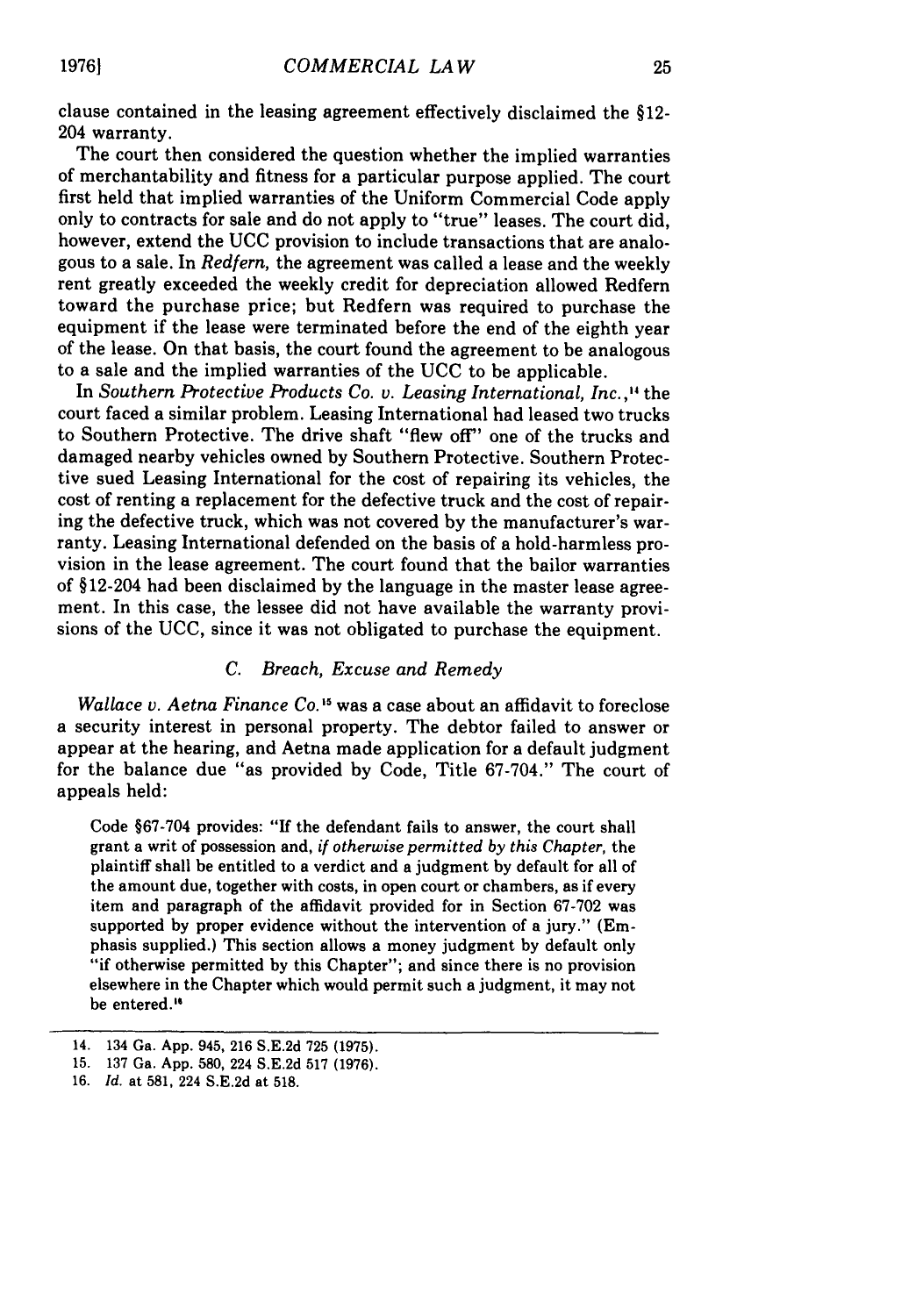Lewis v. First National Bank of Miami<sup>17</sup> dealt with a motor vehicle purchased in Florida by a Georgia resident and financed by a Florida creditor. Subsequently, the motor vehicle was moved to Georgia, where it was repossessed by an agent of the creditor, a Georgia corporation, and resold. The creditor sued for a deficiency judgment. The sole issue presented was whether the rights of the creditor to a deficiency judgment were determined by the laws of Florida or by the laws of Georgia. The court held that without an agreement that the law of another state shall govern, the law of Georgia applies to repossession, resale and the right to a deficiency judgment if the collateral was located in Georgia at the time of the repossession and resale.

In another case dealing with a deficiency on a financed automobile, the court of appeals held that a novation is avoided where a creditor accepts late payments when the contract specifically provides:

It is agreed that the waiver or indulgence of any default or the failure to exercise any right hereunder shall not be construed as an agreement to modify the terms of this agreement or to operate as a waiver of any subsequent default. It is further agreed that this instrument contains the entire agreement of the parties and may be modified or altered only in writing."

The debtor was 30 days late in his payments twice, four months behind twice, and five months behind once. There was no notice to him that strict compliance with the original terms of the contract would be insisted upon. The debtor contended that Georgia Code §109A-2-209(2) made the contract provision inoperative, since it was not separately set out and separately executed by the parties. The court found that this provision of the Uniform Commercial Code applies only to merchants, and the creditor was not a merchant.

In a dissent, Judge Evans pointed to Code §20-116, which provides that when parties depart from the terms of the original contract and pay or receive money and the creditor later intends to insist upon payments on time as provided in the original contract, reasonable notice must be given to the debtor. Judge Evans felt that the contract provisions prohibiting a novation were contrary to public policyas expressed in §20-116 and therefore were void.

Georgia Code §53-503 was amended in 1969's to allow a married woman to bind her personal estate, composed of real property and intangible personal property, by a contract of suretyship guaranteeing the payment of the debts of her husband. In *Citizens and Southern National Bank v. Mann*,<sup>20</sup> Katherine E. Mann unconditionally guaranteed the full and

<sup>17. 134</sup> Ga. App. 798, 216 S.E.2d 627 (1975).

<sup>18.</sup> Trust Co. of Georgia v. Montgomery, 136 Ga. App. 742, 743, 222 S.E.2d 196, 197 (1975).

<sup>19.</sup> Ga. Laws, 1969, pp. 72-73.

<sup>20. 234</sup> Ga. 884, 218 S.E.2d 593 (1975).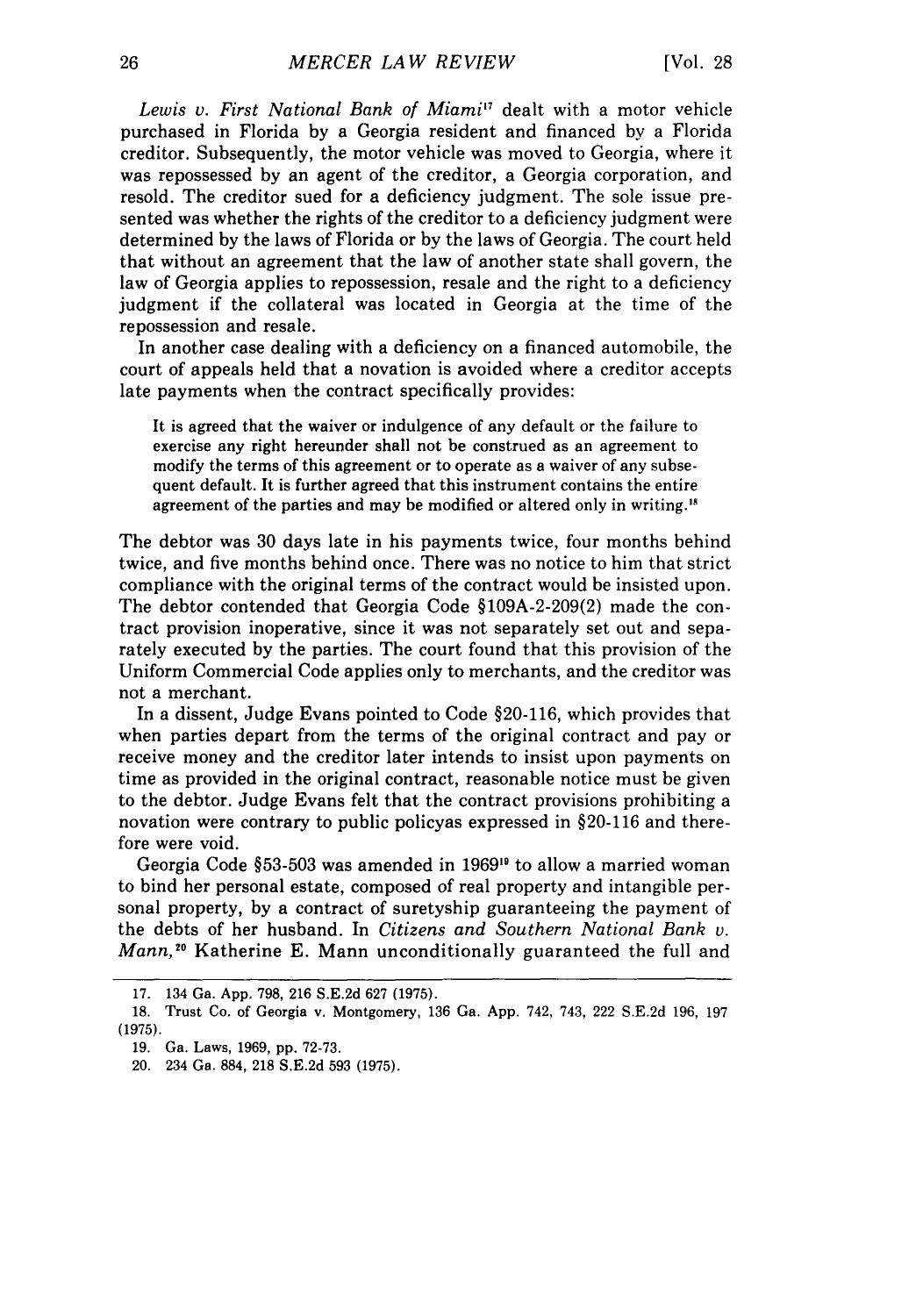prompt payment to the bank of all obligations of a Georgia corporation owned by her husband. The corporation defaulted, and the Citizens & Southern National Bank filed a complaint against Mrs. Mann. She defended the action on numerous grounds claiming that the 1969 amendment to §53-503 was unconstitutional. The supreme court rejected all of these arguments and found that the 1969 amendment conformed to all the provisions of both the state and federal Constitutions.

#### III. COMMERCIAL PAPER

Georgia Code §103-205 provides that a surety, guarantor or endorser, at any time after the debt on which he is liable becomes due, may give written notice to the creditor to proceed to collect the same from the principal; if the creditor refuses or fails to begin an action for three months after such notice, the endorser, guarantor, or surety giving the notice, as well as all subsequent endorsers are discharged. The following is the complete decision in *Central Bank and Trust Co. v. Price:2*

This is an action against the guarantor of a promissory note. Pursuant to Code Section 103-205, the guarantor had notified the creditor in writing to proceed to collect the debt from the principals, setting forth their county of residence. The creditor failed to commence an action against them within three months after the notification, resulting in discharge of the guarantor. Code Section 103-205. Accordingly the lower court did not err in granting his motion for summary judgment.

An editorial note after §103-205 refers readers to a note under §103-201 "for the effect of the U.C.C. upon the subject matter of this section." That second editorial note states:

This and the following sections insofar as they relate to the discharge of persons secondarily liable on negotiable instruments were superseded by former §14-902, which made provision for the discharge of the persons secondarily liable on negotiable instruments. The matter of such discharge is presently governed by the U.C.C. See §§109A-3-601(3), 109A-3- 604(2), 109A-3-605, 109A-3-606.

It appeared that §103-205 had been repealed by the Negotiable Instrument Law and that this area would be controlled by the Uniform Commercial Code provisions on commercial paper. This obviously does not conform to the views of the court of appeals.

*Citizens & Southern National Bank v. Plott"* is another example of the dangers of computers. The plaintiff, Plott, took a judgment against "Julian R. Jordan, 1554 Piedmont Road, N.E., Atlanta, Georgia" in the

**19761**

<sup>21. 136</sup> Ga. App. 302, 303, 221 S.E.2d 71 (1975).

<sup>22. 135</sup> Ga. App. 778, 218 S.E.2d 901 (1975).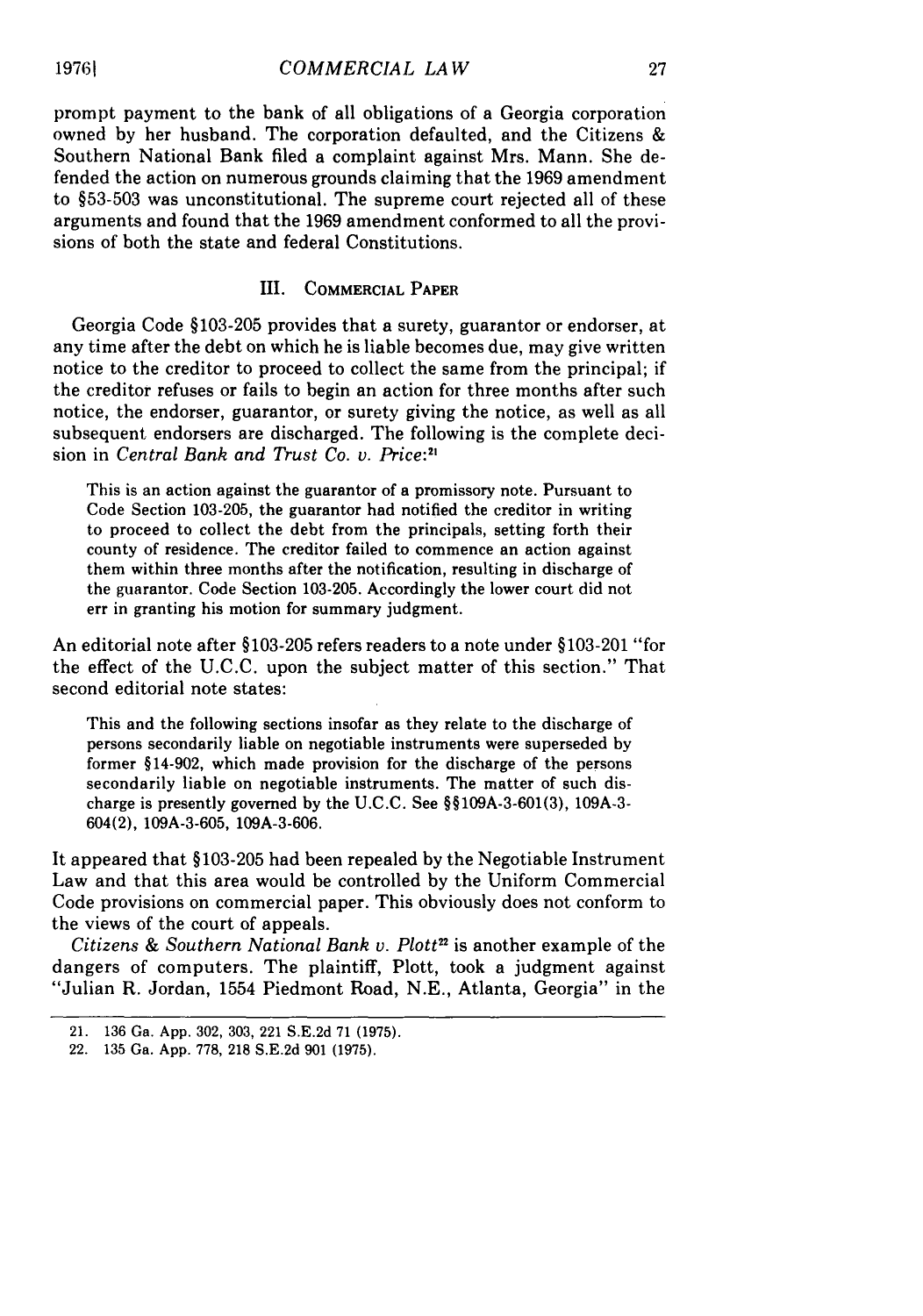amount of \$30,000 plus interest and court costs. He later filed an affidavit of garnishment and had a summons served upon the Citizens & Southern National Bank. All of the bank's individual accounts were stored on electronic data-processing equipment. The bank made a search of these accounts for the name of "Julian R. Jordan" and then for the first-name initials "J" and "R" but no such account came to light. Going further, the bank searched its business records, which were not computerized. There it found an account in the name of "Jordan Jewelers," with "J. R. Jordan" listed as "self-owner." The signature card for the account contained nothing to indicate what the initial "R" stood for. Nor did it indicate any other account that may have been listed in a different name. The bank did, in fact, have an individual account in the name of "Mr. Bob Jordan." The court held:

The fact that the garnishee bank's retrieval system for its account files failed to disclose to its officer in charge of answering garnishments the contents of the "Mr. Bob Jordan" file does not relieve the bank of its responsibility. Whether or not its retrieval system functions, it is on notice of the contents of its account files.<sup>23</sup>

The bank was obligated to pay the plaintiff the amount that went through the accounts of Mr. Bob Jordan during the time the garnishment was in effect.

#### IV. **SECURED** TRANSACTIONS

As usual, there have been a number of interesting cases decided in the area of secured transactions over the period covered by this survey. In *Leiden v. General Motors Acceptance Corp.,24* the court of appeals held that an attorney's lien under Georgia Code **§9-613** for services to his client in collecting insurance proceeds under an automobile-casualty policy is subordinate to the rights of a lender who holds a security interest in the automobile and to whom a loss is payable under a mortgagee clause attached to the policy. The court pointed out that the debtor's attorney could gain no greater position than that held by his client. Since the debtor's interest under the casualty policy was subordinate to that of the lienholder, the attorney's lien was subordinate, too.

*Enterprises Now, Inc. v. Citizens & Southern Development Corp.*<sup>25</sup> presents an interesting question of priorities. A debtor with a long history of financial dealings with C&S Bank granted C&S a security interest in all of its inventory and equipment. When C&S learned that the debtor was planning to open a new store, it feared that the store would be stocked with

<sup>23.</sup> *Id.* at 778, 218 S.E.2d at 902.

<sup>24. 136</sup> Ga. App. 268, 220 S.E.2d 716 (1975).

<sup>25. 135</sup> Ga. App. 602, 218 S.E.2d 309 (1975).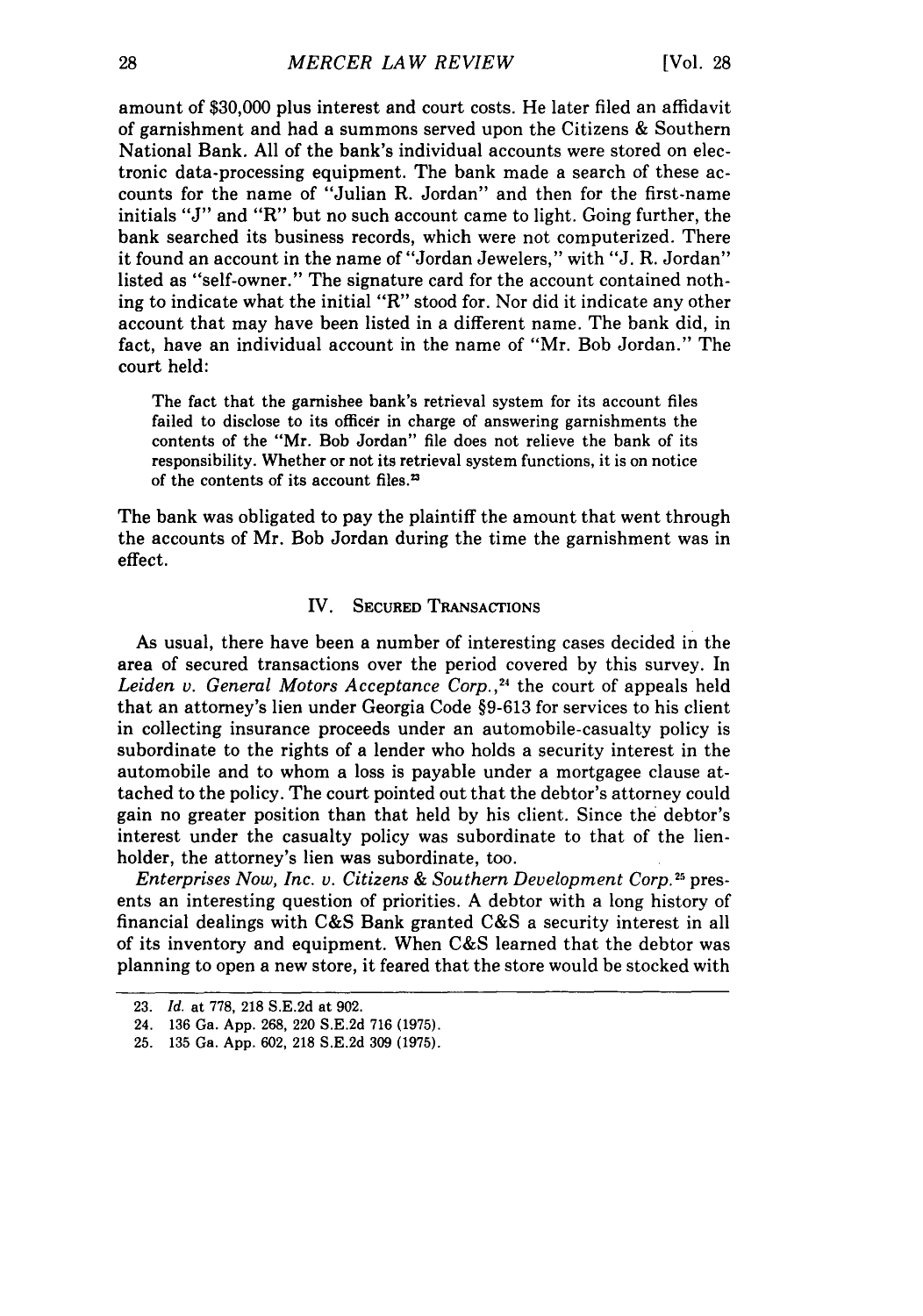inventory in which it had a security interest. So C&S obtained from the debtor a financing statement covering inventory and equipment in the new store. The financing statement was filed on June 5, 1972; the security interest that the statement was meant to cover was not perfected until March 5, 1973, when the debtor executed a security agreement to C&S and C&S advanced funds to the debtor.

Enterprises Now agreed to loan the debtor some money and to take a security interest in the same collateral covered by C&S's financing statement. The loan was negotiated on or about June 1, 1972, but was not perfected until June 27, 1972, when Enterprises Now filed its financing statement for record. The court reviewed the history of the loans and determined that both creditors had perfected security interests. The court then looked to Georgia Code §109A-9-312(5)(a) to determine which party had priority. That section states that when a security interest is perfected by filing, the order of filing determines priority. The court found that C&S's interest had priority, since its financing statement was filed for record before that of Enterprises Now, even though its security interest was perfected nine months later. The court said, "[Tihe official comments of the Uniform Commercial Code provides that the justification for the rule lies in the necessity of protecting the filing system-That is, of allowing the secured party who has first filed to make subsequent advances without each time having, as a condition of protection, to check for filings later than his. $"^{26}$ 

*Ford Motor Credit Co. v. Miline"* dealt with the question of notice of default before repossession. Milline purchased a new 1971 Mercury, which he financed through Ford Motor Credit Company. In February 1972, the car was in a collision and Milline took the car to the dealer for repairs. While the car was being repaired, Milline rented a Comet sedan from the dealer. He became indebted for this rental car and for damages to the Comet while it was in his possession. After the repairs had been completed, Ford Credit repossessed the Mercury by taking it from the dealer's shop. In May 1972, Milline paid Ford Credit \$1,235.24 to cover the delinquent payments, the insurance deductible on the Mercury, and the rental of the Comet plus the damages caused to the Comet. Through a clerical error by Ford Credit, the entire payment was credited on the finance company's books to the installment contract.

Several months later, the Mercury was in a second collision and Milline again took it to the dealer. While the car was there for repairs, Ford Credit discovered it had failed to obtain reinstatement of the plaintiff's physical damage insurance, which had been canceled after the first repossession. The mistake was admitted by Ford Credit, which voluntarily paid \$1,913.28 to the dealer for repairs arising out of the "second wreck." After

<sup>26.</sup> *Id.* at 604, 218 S.E.2d at 311.

<sup>27.</sup> 137 Ga. App. 585, 224 S.E.2d 437 (1976).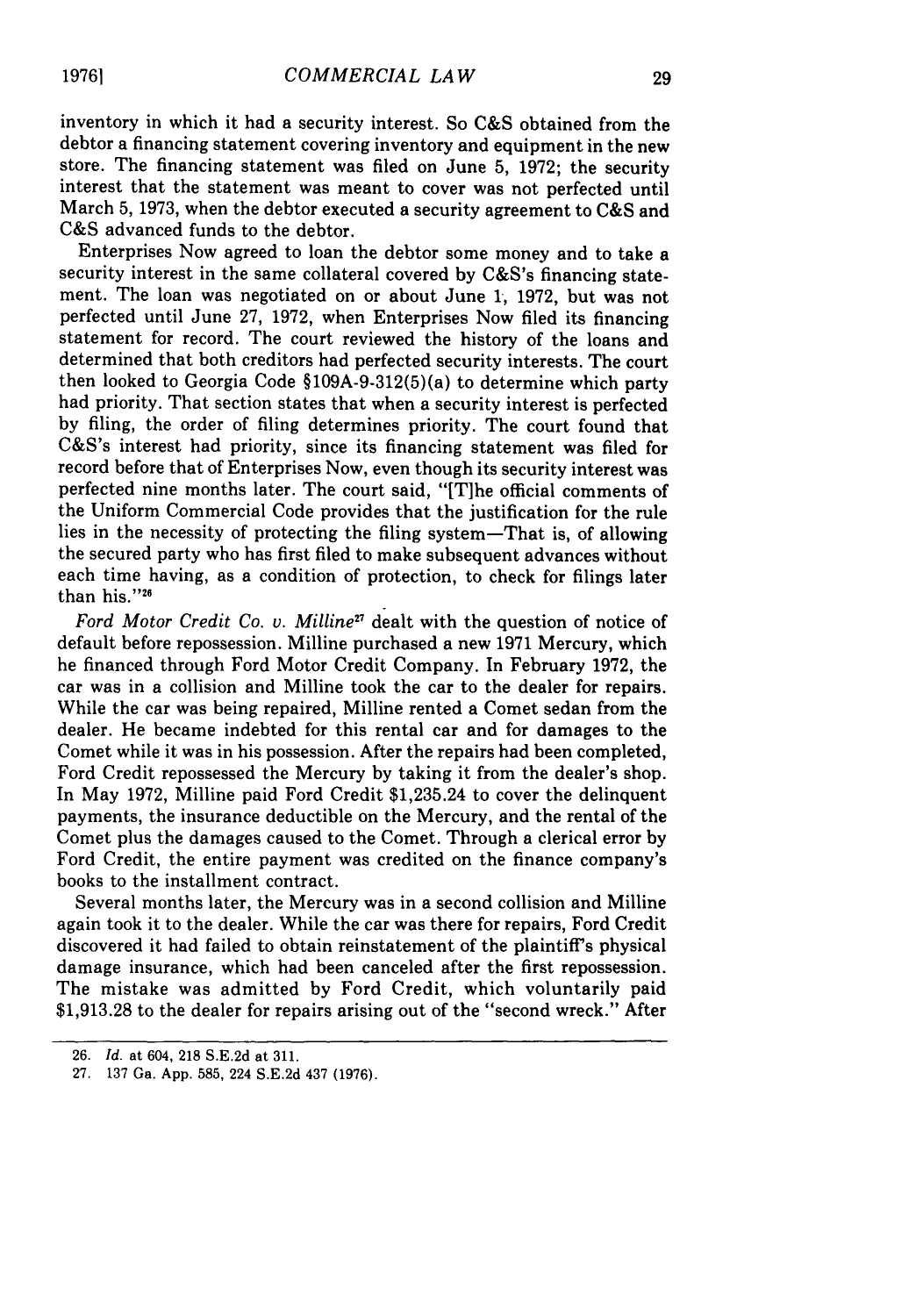the repairs were completed, Ford Credit decided to repossess the vehicle because of Milline's failure to make the payments. That was done on October 31, 1972, without prior written or oral notice to Milline and without notifying Milline of the finance company's decision to declare the entire balance due because of default. The automobile was removed from the dealer's possession without judicial process.

On the date of repossession, Ford Credit mailed Milline a form letter giving him notice of the repossession and the acceleration of the balance due under the contract. This notice informed Milline of his rights under the Motor Vehicle Sales Finance Act<sup>28</sup> and of Ford Credit's intention to pursue a deficiency. Milline, through his attorney, immediately demanded return of the automobile. Ford Credit refused to return the automobile unless the contract was made current. Milline declined and filed suit against the dealer and the finance company. A jury awarded Milline \$4,500 for the value of the automobile, \$3,650 for the hire, \$4,415 as attorney fees, and \$10,000 as punitive damages for the wrongful conversion of the automobile by Ford Credit. Ford Credit appealed.

The court, in making its decision, relied upon *C&S Motors, Inc. v. Davidson*,<sup>29</sup> which dealt with a self-help repossession under an installmentsales contract containing the following provision:

If any installment of the debt hereby secured be not paid when due, or should there be any breach or default by Buyer in any of the terms, conditions, representations, warranties, or covenants contained herein, or if any execution, attachment or other writ be levied on the property, or if a petition under the Bankruptcy Act be filed by or against any Buyer hereon, or if any Buyer makes an assignment for the benefit of creditors, or if the holder of this contract at any time deems itself insecure, then said holder shall have the right, at its option, without demand or notice of any kind, to declare this contract in default, and to declare the unpaid Total of Payments immediately due and payable and to sue therefor; or to take possession of the Vehicle wherever it may be found, including all parts and equipment placed thereon, and thereafter sell the Vehicle all in accordance with Article 9 of the Uniform Commercial Code, or any other applicable laws of the State.

Interpreting this contractual provision, the court in *Davidson* held:

The acceleration clause gave defendant the right, "at its option" to "declare" the contract in default and to "declare" the unpaid balance immediately due and payable. This required affirmative action by the defendant of notifying plaintiff of its election to declare the contract in default and to accelerate it to maturity. The peremptory taking of the automobile without notice does not suffice. The language in the instrument that no notice was required is meaningless and of no effect.<sup>30</sup>

<sup>28.</sup> **GA. CODE ANN.** §96-1001 et seq. (1976).

<sup>29. 133</sup> Ga. App. 891, 212 S.E.2d 502 (1975).

<sup>30.</sup> *Id.* at 892, 212 S.E.2d at 503.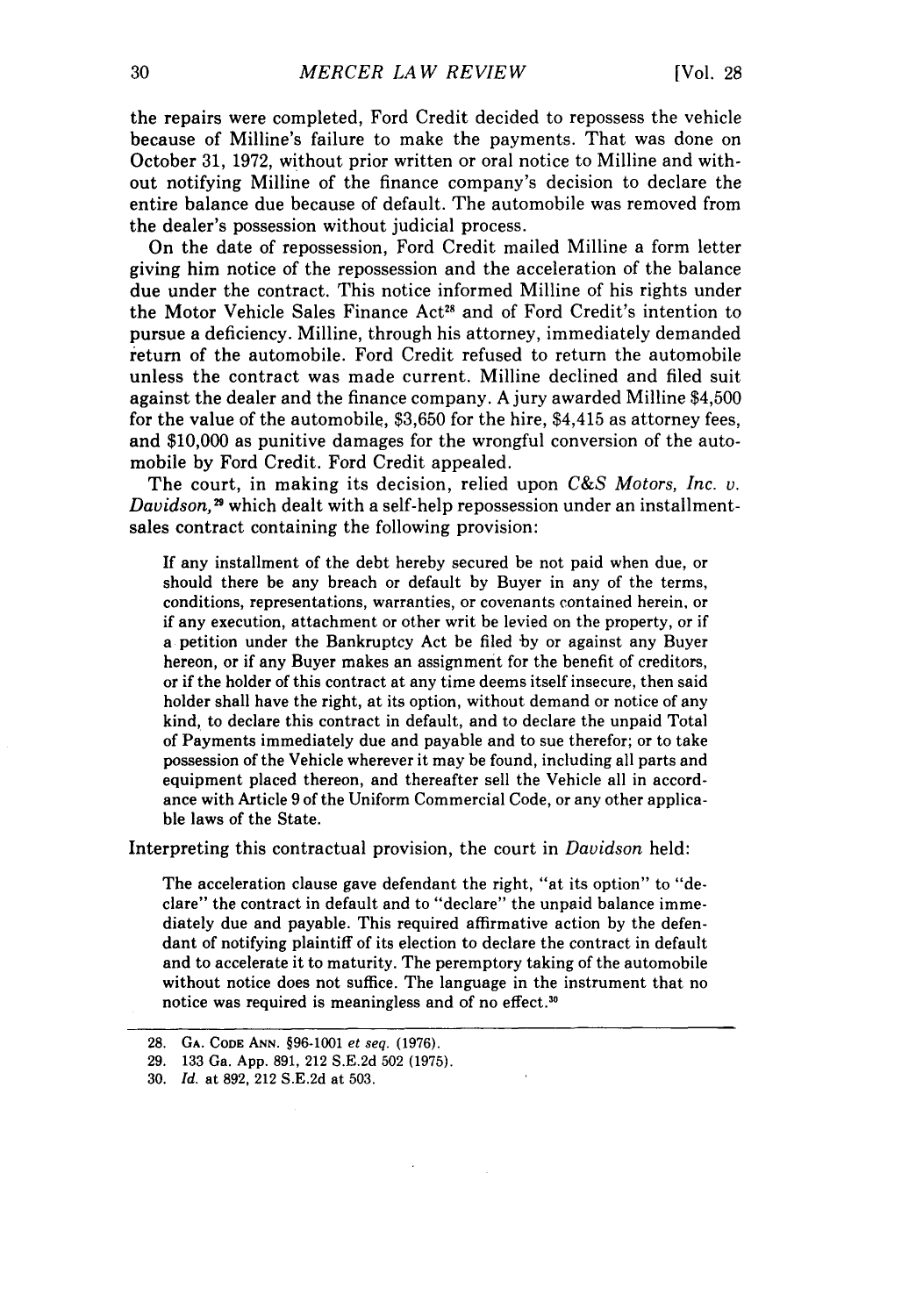In the *Milline* case, the court affirmed its ruling in *Davidson.* It held that notice of both default and acceleration was required before a self-help repossession of the automobile. The court recognized the creditor's right to peaceably repossess the automobile, but it found that to do so without prior notice to the debtor was a conversion. These cases are disturbing, because the court equates default and acceleration. In *Milline,* the court stated it this way:

However, the contract at bar also contains additional language which was passed upon by this court in *Chrysler Credit Corp. v. Barnes* and *C & S Motors, Inc. v. Davidson* [citations omitted] ... [Tihis court concluded that the acceleration clause language "required affirmative action by defendant of notifying plaintiff of its election to declare the contract in default and to accelerate it to maturity. The peremptory taking of the automobile without notice does not suffice."'

Default and acceleration should be recognized as two separate occurrences. Default is a failure upon the part of one party to the contract to discharge his obligations; acceleration is a contractual remedy of the creditor to be used when a borrower defaults. A creditor may declare a default with or without accelerating the remaining payments. Georgia Code §109A-9-503 provides: "Unless otherwise agreed a secured party has on default the right to take possession of the collateral." This section does not require notice to the debtor upon default, nor does it require acceleration prior to repossession. Acceleration is usually an optional remedy of the creditor and therefore is one that may require notice. Default generally is an automatic event that results from not complying with the contract provisions. While the language of the contract supports the court's ruling, the holding in these cases is antithetical to normal commercial practice. These cases should be limited to their facts. Indeed, another division of the court of appeals has reached a decision opposite the decisions in *Milline* and *Davidson. Horn v. Fulton National Bank32* held that a creditor's right to repossess is absolute once a default has occurred, and the secured party is not required to give notice of its intention to retake the property.

#### VI. **INDUSTRIAL LOAN ACT AND TRUTH-IN-LENDING ACT**

The court of appeals in *Hodges v. Community Loan and Investment Corp.13* held that even though a loan contract was null and void under the Industrial Loan Act<sup>34</sup> because of usury, the lender could recover from the borrowers the principal due on the loan, as money had and received, and interest at 7%. The Supreme Court of Georgia reversed.<sup>35</sup> The court con-

**<sup>31. 137</sup>** Ga. **App.** at **588-89,** 224 **S.E.2d** at 440.

**<sup>32.</sup>** No. **52605** (Ga. **App.,** Sept. 22, **1976).**

**<sup>33. 133</sup>** Ga. **App.** 336, 210 **S.E.2d 826 (1975).**

<sup>34.</sup> **GA. CODE ANN. §25-301** *et seq.* **(1976).**

**<sup>35.</sup>** Hodges v. Community Loan and Inv. Corp., 234 Ga. 247, **216 S.E.2d** 274 **(1975).**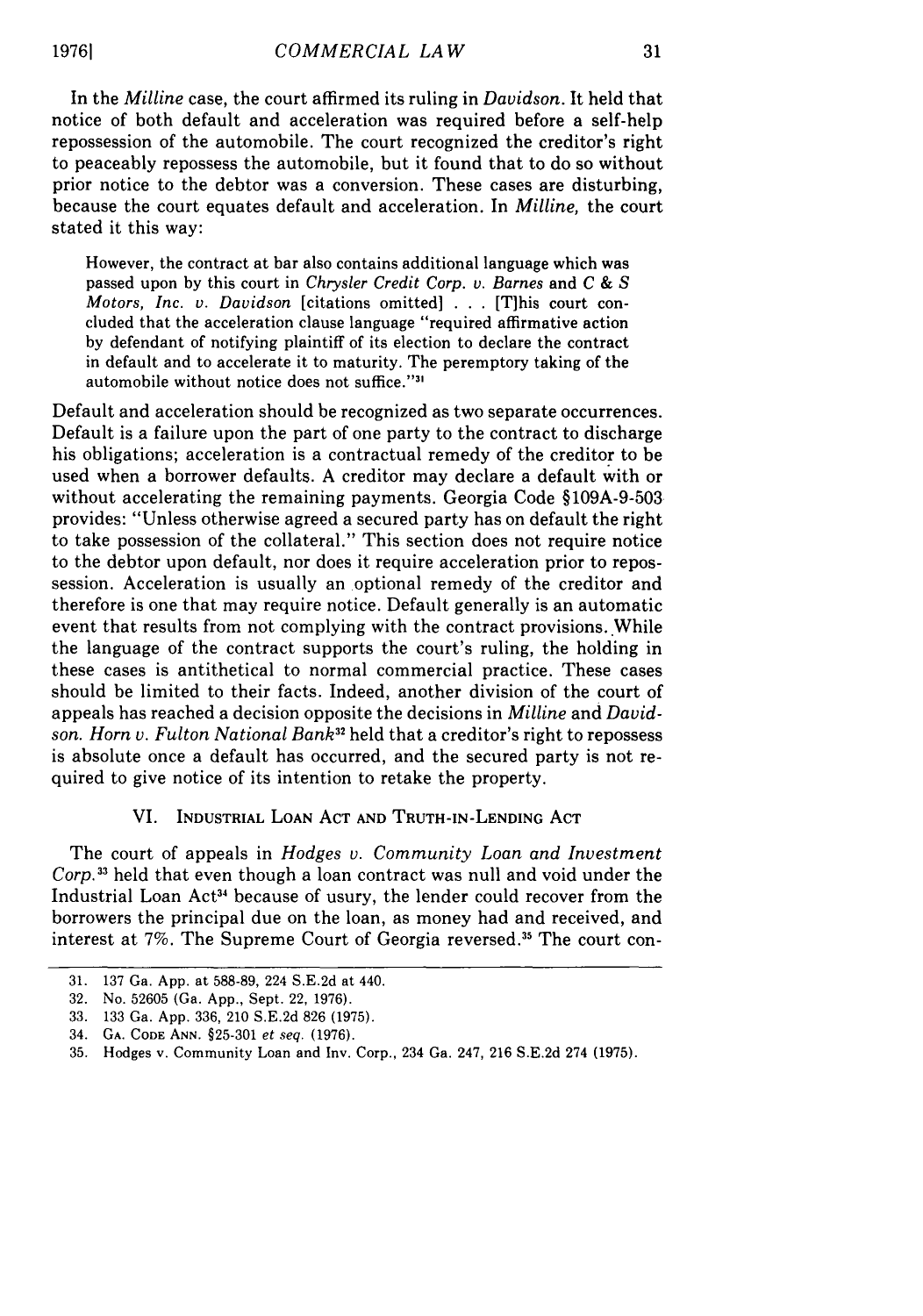cluded that the unambiguous language of Georgia Code §25-9903 required a holding that a contract made in violation of the Industrial Loan Act is null and void and that there can be no recovery of the principal in a suit for money had and received. Subsequently, the court of appeals decided a peripheral issue in *Household Finance Corp. of Atlanta v. Raven."* Household Finance had made a loan that the borrower claimed was usurious under the Industrial Loan Act. The lender denied that the contract was void and sued to collect the balance due. The defendant filed a counterclaim for \$100 as damages authorized by Code §109A-9-404.7 The court found that the contract was indeed usurious and that the debtor therefore was entitled to the \$100 penalty. The court said the penalty was due because the loan was void from its inception under Code §25-9903.

Last year's survey discussed a number of cases dealing with acceleration clauses that were decided under the Georgia Industrial Loan Act. Since then two more significant cases have been decided on the acceleration clause issue. The first was *Bell v. Loosier of Albany, Inc.* **, <sup>3</sup>**an en-banc decision of the court of appeals considering an acceleration clause in a retail installment contract made under the Georgia Retail Installment and Home Solicitation Act.39 Judge Clark, in a well-reasoned opinion, reviewed all of the acceleration clause cases. He said the cases decided under the Georgia Industrial Loan Act held that a lender violated the usury provisions of that Act by including in its contract an acceleration clause that did not affirmatively provide for a rebate of all unearned interest upon acceleration when the creditor had contracted for the right to collect the unearned interest in the event of default. Judge Clark stated that these decisions were based on the peculiar language of the Georgia Industrial Loan Act, which provides that a creditor may not "contract for" usurious interest.<sup>40</sup> He then stated the general rule that any contract provision should be interpreted to conform to law if at all possible. The acceleration clause in the Loosier contract provided for acceleration of "the entire amount of the purchaser's indebtedness." Speaking for the court, Judge Clark held: "Accordingly, the proper construction of this language is to read therein the statutory rates."<sup>41</sup> Even though the language of the acceleration clause did not specifically provide for a rebate of all unearned interest, the majority held that such a requirement must be read into the acceleration clause to make it meet the requirements of the statute. A strong dissent was issued by Judge Quillian, who was joined in by Judge

<sup>36. 136</sup> Ga. App. 424, 221 S.E.2d 488 (1975).

**<sup>37.</sup> GA. CODE ANN. §109A-9-404 (1973)** provides for a penalty of \$100 if, within ten days after a proper demand for a termination statement, the secured party fails to send the statement.

**<sup>38. 137</sup>** Ga. **App. 50,** 222 **S.E.2d 839 (1975).**

**<sup>39.</sup> GA. CODE ANN. §96-901** et seq. **(1976).**

**<sup>40.</sup> GA. CODE ANN. §25-315 (1976).**

<sup>41.</sup> **137** Ga. **App.** at 54, 222 **S.E.2d** at 842.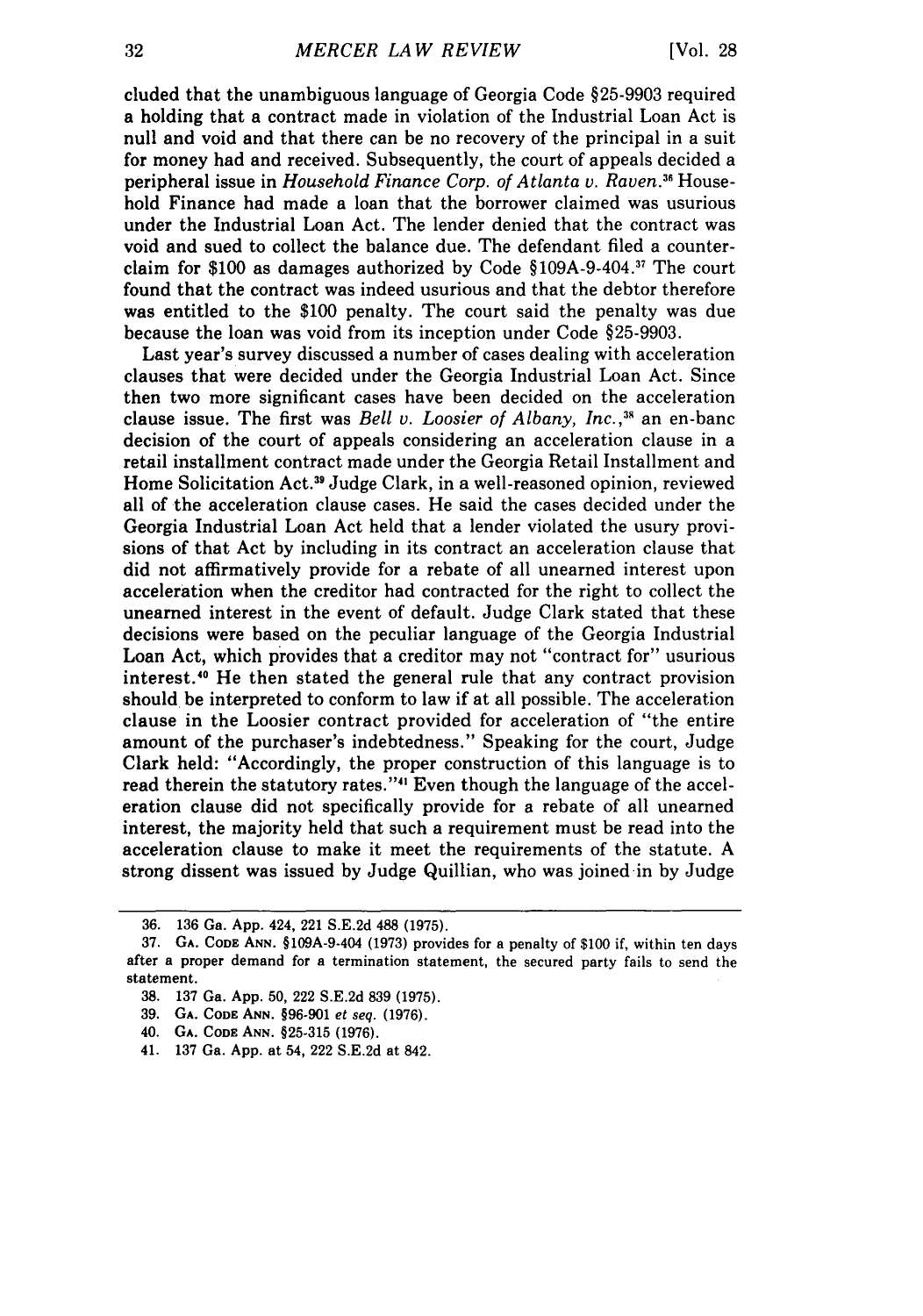Stolz and Judge Evans.

A similar result was reached in *Price v. Guardian Mortgage Corp.,4 "* which was decided under Georgia Code chapter 57-2 dealing with secondary security deeds. The acceleration clause in the case provided that "the entire unpaid principal sum evidenced by this note and interest shall be due upon default." The court held:

The construction which will uphold a contract in whole and in every part is to be preferred. Code §20-704(4). "An intention contrary to the law should not be read into a contract by placing such a construction upon a provision therein, when the provision is just as susceptible of a construction that will show a lawful intention on the part of the parties." *Southern Loan Company v. McDaniel,* 50 Ga. App. 285, 286 (177 S.E. 834). We accordingly hold that the term "interest" as used in acceleration clauses means earned and accrued interest so that the 6% note is not usurious under Code Ann. §57-202(d).<sup>43</sup>

Taken together, *Bell* and *Price* go a long way toward clearing up the uncertainties created by the Industrial Loan Act cases beginning with *Lewis v. Termplan, Inc., Bolton."* The effect of these decisions was to limit the holdings of Georgia Industrial Loan Act cases to contracts made under that particular statute. Presumably, the reasoning of *Bell* and *Price* extends to the general usury statutes and to the Georgia Motor Vehicle Sales Finance Act. The supreme court has affirmed the decision of the court of appeals in *Bell.4 "*

Two cases of particular interest have been decided under the Truth-in-Lending Act. In John H. Paer v. Aetna Finance Co.,<sup>46</sup> the U. S. District Court held that a post-maturity rate in excess of 7% simple interest in a sales contract is a "default, delinquency, or similar charge payable in the event of late payments" within the meaning of  $$226.8(b)(4)$  of Regulation Z.1' In *Jones v. Community Loan & Investment Corp.,'4* the Fifth Circuit held that a loan fee charged a debtor under the Georgia Industrial Loan Act must be disclosed as a prepaid finance charge under §§226.8(d) and  $(e)(1)$  of Regulation Z.<sup>49</sup> A motion for rehearing has been filed, and the Federal Reserve Board has submitted a brief in opposition to this ruling.

- 42. 137 Ga. App. 519, 224 S.E.2d 451 (1976).
- 43. *Id.* at 521, 224 S.E.2d at 453.
- 44. 124 Ga. App. 507, 184 S.E.2d 473 (1971).
- 45. Bell v. Loosier of Albany, Inc., No. 30868 (Ga., Sept. 8, 1976).
- 46. No. C74-1144A (N.D. Ga., May 1976).
- 47. 12 C.F.R. §226.8(b)(4) (1976).
- 48. Nos. 74-3586, 74-3975, 74-4183 (5th Cir., Jan. 20, 1976), 5 CCH **CONSUMER** CREDIT **GUIDE** 98,485.
	- 49. 12 C.F.R. §§226.8(d), 226.8(e)(1).